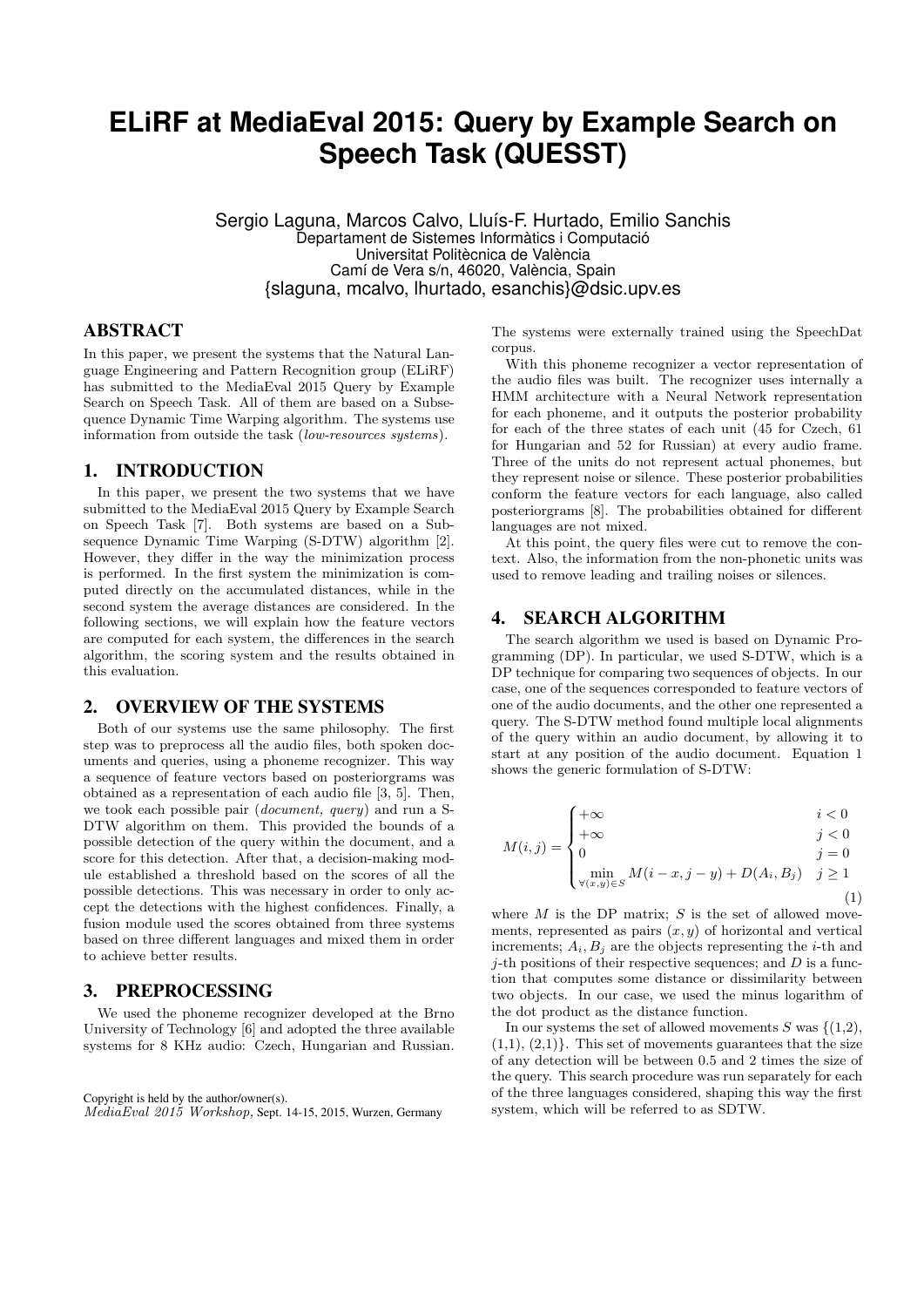The second system (SDTW-avg) is based on a variation on the minimization process which takes into account the number of steps the S-DTW algorithm does [4]. This way, a local minimization is performed on the average distances, by keeping track of the total distance and the number of steps. This method was also run separately for each of the three languages.

## 5. SCORING AND FUSION

Once the search algorithm had found the best alignment for each possible pair  $(document, query)$ , the distance values were used to determine the scores. The score must indicate how likely it is that a query appears in a document. For this reason, the minus distance was used as score (a smaller distance indicates then a better score). For each query a different threshold based on the n-best matches among all the documents is used. The selected pairs go then through a score normalization process, so the scores regarding each query have zero-mean and unit-variance. A default score is assigned to the pairs that are not selected.

Previous works such as [1] have shown that a proper combination of systems leads to better results. In our case a combination of the systems that used each of the three languages is performed. However, our combination is not as elaborated as the one from that work. Our combination system was to keep for each pair (document, query) the maximum score among the three considered languages. Then, a threshold is calculated for the hard decision (YES/NO), used for the Term Weighted Value metric. This threshold was a close value to the one calculated by the scoring tool for the Maximum Term Weighted Value with the development set. This fusion by language was performed in both of our systems.

#### 6. EXPERIMENTS AND RESULTS

We performed several preliminary experiments in order to find the best configuration for our systems. For example, we evaluated different distance functions for the search algorithm. One of them was the Kullback-Leibler divergence, since the audios were represented as sequences of probability vectors. We also tried the cosine distance. Finally, we used the dot product, since it provided the best results for the development set.

For this MediaEval 2015 Query by Example Search on Speech Evaluation, we submitted one run for each of the systems described above. The results we obtained are shown in Tables 1 and 2. The measure to be optimized for this Evaluation was the Normalized Cross Entropy Score  $(C_{nxe})$ . However, other measures such as the Maximum and the Actual Term Weighted Values (MTWV and ATWV, respectively) were considered as secondary metrics. In these tables SDTW stands for the system where the minimization was based on the distance, and SDTW-avg stands for the system where the minimization was based on the average distance.

Table 1: Results obtained for the development set.

| System      | $\cup$ nxe | $\sim$ m $\imath$ n<br>$\smash{\smash{\cup_{n\mathcal{X}}}}$ | <b>ATWV</b> | MTWV   |
|-------------|------------|--------------------------------------------------------------|-------------|--------|
| $SDTW$ -avg | 1.0651     | 0.8677                                                       | 0.1446      | 0.1543 |
| <b>SDTW</b> | -0701      | 0.8702                                                       | 0.1404      | 0.1493 |

| Table 2: Results obtained for the test set. |  |  |  |
|---------------------------------------------|--|--|--|
|                                             |  |  |  |

| System                                       | $v_{nxe}$ | $\cap m \wr n$<br>$\smash{\smash{\cup_{n\mathcal{X}e}}\hspace{-0.03cm}}$ | <b>ATWV</b> | MTWV   |
|----------------------------------------------|-----------|--------------------------------------------------------------------------|-------------|--------|
| <b>SDTW-avg</b>    1.0731   0.8751    0.1125 |           |                                                                          |             | 0.1181 |
| <b>SDTW</b>                                  | 1.1879    | 0.9338                                                                   | 0.0449      | 0.0581 |

The figures that are shown in the tables reveal better results if the minimization is performed using the average distance rather than if the total distance is used.

The results shown in Tables 3 and 4 are separated by query type. Our approach obtains better results with query type T1 (exact match), since it does not naturally consider the word level reorderings or possible filler items from query types T2 (with small variations and word level reorderings) and T3 (split with fillers).

Table 3: Results for the test set (SDTW-avg).

| Query type | $C_{nxe}$ | $\gamma m \imath n$<br>$_{nxe}$ | ATWV   | MTWV   |
|------------|-----------|---------------------------------|--------|--------|
| T 1        | 0.9167    | 0.7870                          | 0.1978 | 0.2043 |
| TЭ         | 1.1276    | 0.9052                          | 0.0755 | 0.0836 |
| T3         | 1.1381    | 0.8959                          | 0.0801 | 0.0939 |

Table 4: Results for the test set (SDTW).

| Query type | $\cup_{nxe}$ | $\gamma m \imath n$<br>$_{nxe}$ | ATWV   | MTWV   |
|------------|--------------|---------------------------------|--------|--------|
| T 1        | 1.0641       | 0.8675                          | 0.1006 | 0.1166 |
| Т2         | 1.2316       | 0.9524                          | 0.0241 | 0.0385 |
| T3         | 1.2413       | 0.9526                          | 0.0111 | 0.0370 |

These systems use our own multi-thread implementation of the S-DTW algorithm. We used a PC with an Intel<sup>®</sup>  $Xeon^@$  @ 3.70 GHz with 12 threads and 64 GB of RAM on a Linux operating system. At the preprocessing stage, we achieved an indexing speed factor of 0.40, and our memory peak was lower than 0.1 GB. At the search stage, our searching speed factor was 3.11 and the memory peak was above 13 GB. Thus, our processing load for both systems was 37.29.

## 7. CONCLUSIONS

In this paper, we have presented the systems we have submitted to the MediaEval 2015 Query by Example Search on Speech Evaluation, as well as the results obtained. This was a very challenging task in which not only exact occurrences of the queries, but also with lexical variations, word level reorderings or queries that were split and had fillers in between had to be found. Our approach offers better results where an exact match is searched, as they are more natural to our search algorithm. We have also tried a variation on the standard S-DTW algorithm which considers the average distance instead of the raw sum of distances. This variation led to better results on the test set.

As future work, we would like to improve our system in order to better handle the word reorderings, as well as queries that are not represented as a consecutive piece of audio.

#### 8. ACKNOWLEDGEMENTS

This work is funded by the Spanish Government and the E.U. under contract TIN2014-54288-C4-3-R and FPU Grant AP2010-4193.